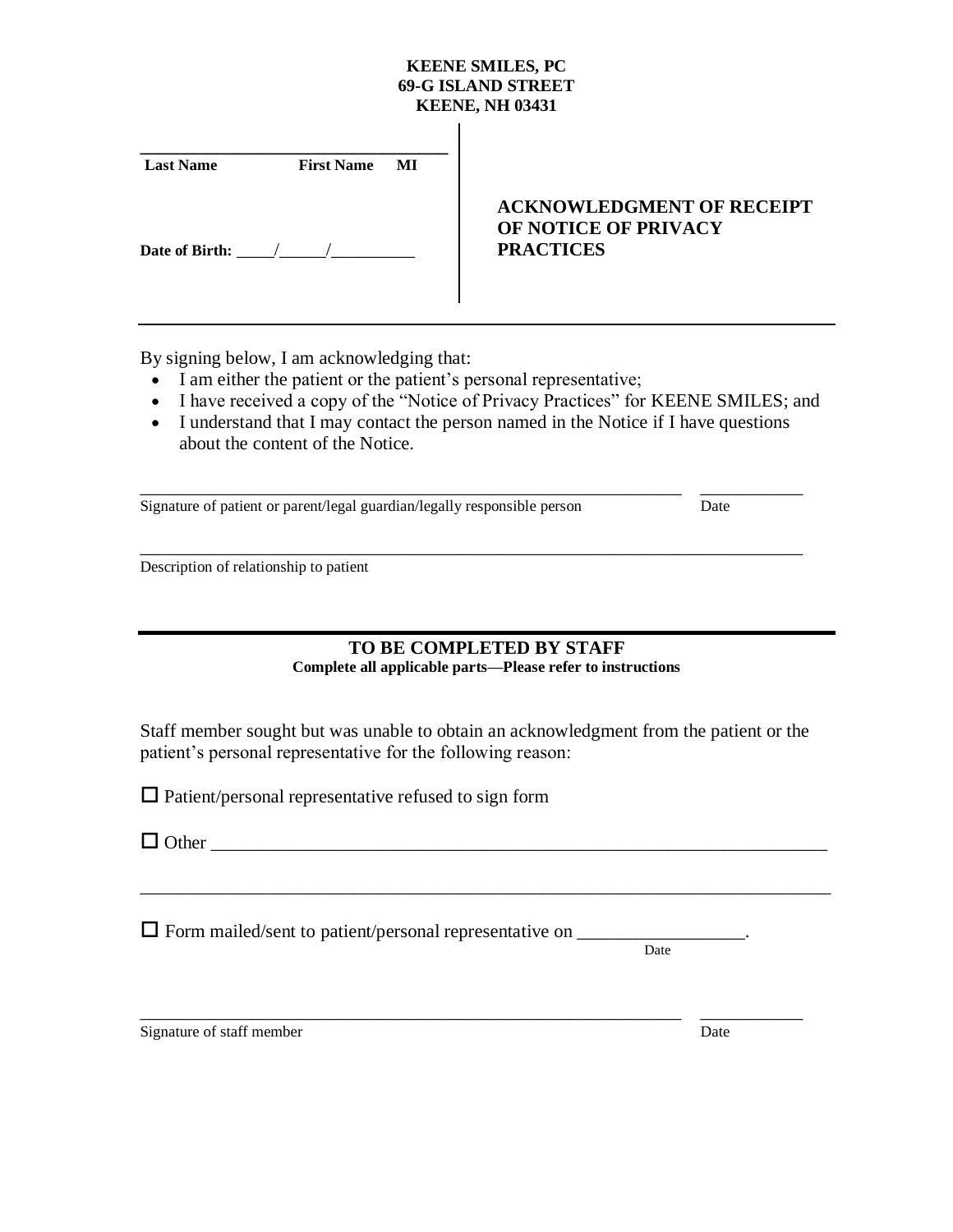### **KEENE SMILES, PC 69-G ISLAND STREET KEENE, NH 03431**

# **INSTRUCTIONS FOR SAMPLE ACKNOWLEDGMENT FORM**

## **Purpose of the Form**

Under the HIPAA Privacy Rule, County/District Health Department is required to disseminate its Notice of Privacy Practices to all patients upon the first delivery of service after April 14, 2003, and to make a good faith effort to obtain the patient's acknowledgment that he or she has received the Notice. If the acknowledgment cannot be obtained, the department must document that it attempted to obtain the acknowledgment and the reason it was unable to do so.<sup>1</sup> This Acknowledgment Form serves two purposes:

- Top portion: The signature of the patient (or the patient's personal representative) on the top portion of the form documents the acknowledgment of receipt of the Notice of Privacy Practices.
- Bottom portion: If the signature of the patient or personal representative is not obtained on the top portion of the form, the bottom portion provides a place for the staff member to document his or her good faith effort to obtain the acknowledgment.

# **Instructions for Staff**

Step One: Provide the Notice of Privacy Practices to patients receiving services for the first time since April 14, 2003.

- a. In most cases, you will be able to give the Notice directly to the patient or the patient's personal representative (such as a parent or guardian). If you are able to do this, proceed to Step Two, below.
- b. In some cases, you will not be able to give the Notice directly to the patient or personal representative. For example, a patient with a personal representative may be presented for care by someone other than the personal representative or you may provide care to someone for the first time over the telephone. In such cases, you should mail the Notice to the patient or the patient's personal representative, or ask the person who presents the patient for care to deliver the Notice to the personal representative. If you must do this, skip Step Two and go directly to Step Three, below.

Step Two: If the patient or personal representative is available, complete the name, patient record number, and DOB portions of an Acknowledgment Form, then ask the patient or personal representative to sign and date the top portion (above the bold line) of the form.

a. If you obtain the signature, file the form *[health department may choose to specify where the form is to be filed]*. You do not need to complete the bottom portion of the

 $\overline{a}$ <sup>1</sup> Section 164.520 of the HIPAA Privacy Rule (45 C.F.R. § 164.520).